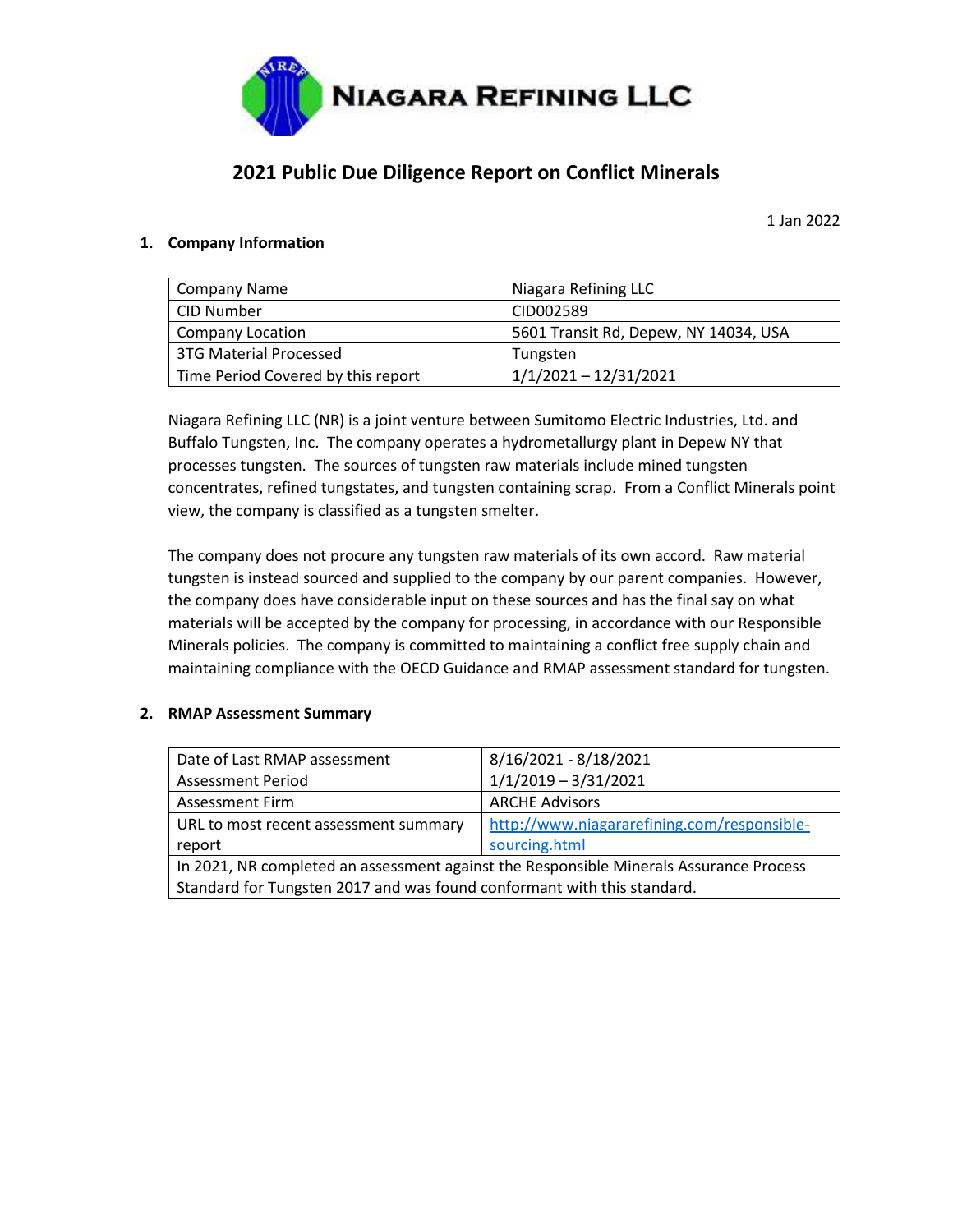# **3. Company Supply Chain Policy**

To avoid the use of conflict minerals, which directly or indirectly finance or benefit armed groups and/or involve other serious human right abuses in high-risk and conflict-affected regions, the company has developed a Responsible Minerals Supply Chain Policy. This policy conforms with the relevant OECD Due Diligence Guidance for Responsible Supply Chains of Minerals from Conflict-Affected and High-Risk Areas (OECD Guidance) and with the RMAP Tungsten Smelter Standard. It covers all of the risks identified in Annex II of the OECD Guidance and its geographic scope is global. The company is committed to addressing any Annex II risks if identified. The policy was reviewed and approved by senior management, which committed to support its implementation. The policy has been widely disseminated to relevant stakeholders (suppliers, customers, employees etc.) and is available on the company website at [http://www.niagararefining.com/responsible-sourcing.html.](http://www.niagararefining.com/responsible-sourcing.html)

#### **4. Company Management Systems**

#### Management Structure

The company is committed to its supply chain policy and has developed an internal procedure for due diligence with the following aspects:

- The President has overall responsibility to manage the company responsible minerals program.
- The President is also responsible to ensure that supplier due diligence and risk assessments are up to date and are as complete as possible.
- The Accounting Manager and Warehouse Clerk are responsible to complete internal forms for each shipment and ensure that supplier provides the required documentation for each delivery. They are responsible to ensure that all raw materials tungsten released into production are approved for use.
- The company conducts due diligence management system training once a year for key staff from all relevant departments required in due diligence program. If there is an update of the program, the company conducts additional training as necessary.

#### Internal Systems of Control

The company has continued to update its risk management system during 2021 to stay aligned with the OECD Guidance and the everchanging RMAP guidelines.

The company has a systematic approach to risk management. The company uses the following mechanisms to assess and manage conflict minerals risk:

- 1. TI-CMC Membership
- 2. Regular RMAP assessment audits
- 3. Grievance & Whistle Blower mechanisms
- 4. Know-Your-Supplier (KYS) Due Diligence
- 5. CAHRA Identification & Determinations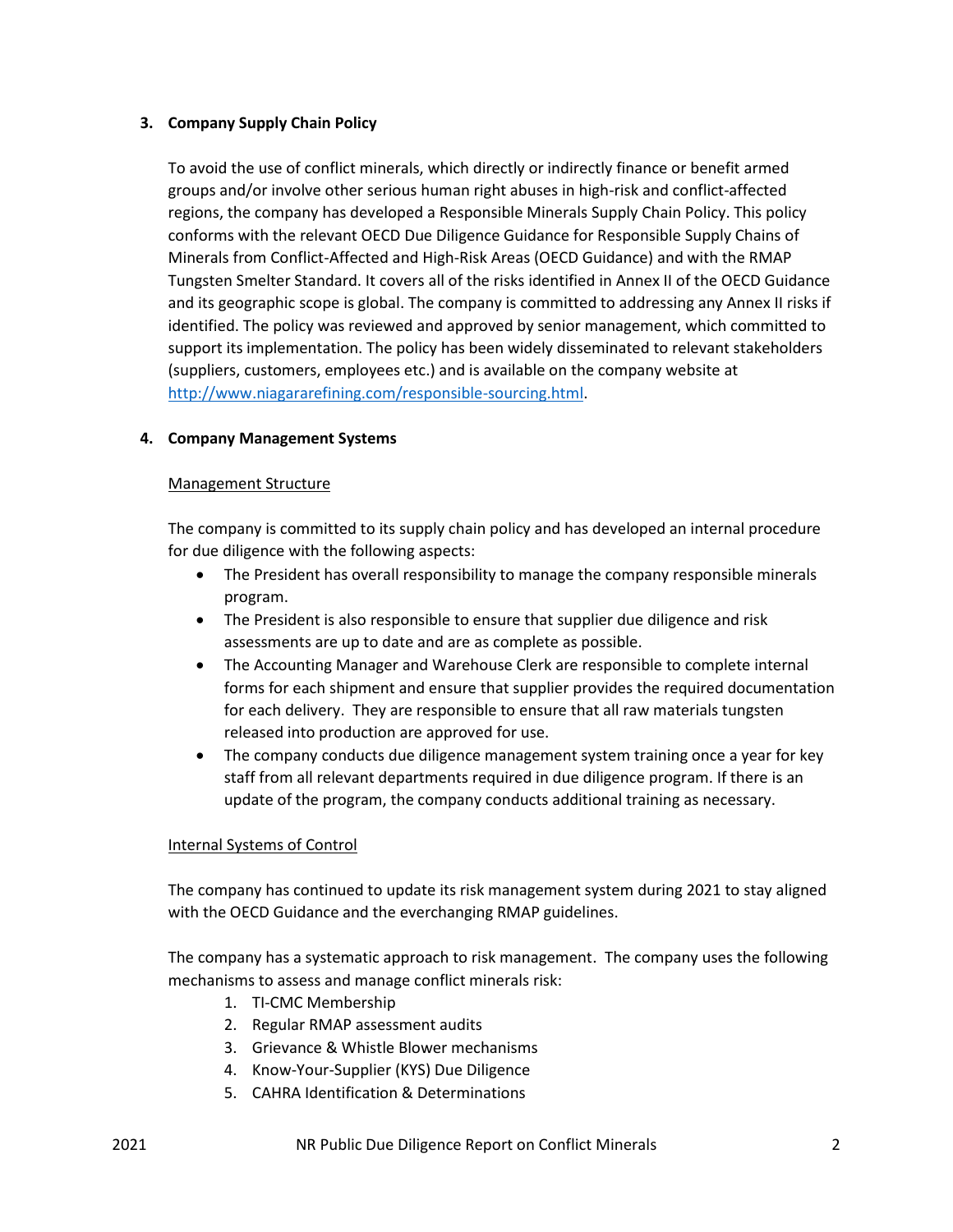- 6. Red Flag Assessments
- 7. Risk Level Determinations

The company communicates its supply chain policy and sourcing requirements to all identified upstream suppliers. We continue to communicate with our parent companies regarding any Responsible Minerals requirements and/or policies and require them to communicate it downstream to their suppliers as well.

The company only uses a limited number of suppliers. This simplifies our efforts to effectively manage the supply chain and allows us to know our sources very well.

We have a well-defined grievance mechanism with a link from our website, using an independent third party to handle this mechanism on our behalf. We have yet to receive any complaints against the company regarding conflict minerals issues, but these would be taken very seriously by our parent company in Japan, who would handle any such investigation.

#### Record Keeping System

The company requires that all records relating to the due diligence program are maintained at least for five years. Records are kept on each individual incoming and outgoing shipment and there is a process to calculate and track the mass balance of all tungsten containing materials.

# **5. Risk Identification**

In 2021, the company refined its process to identify risks in the supply chain. In particular, NR added the EC Conflict Affected and High-Risk Area (CAHRA) list as part of it's CAHRA identification procedure. This was a new requirement to the RMAP standard.

The process used for Risk Identification includes the following:

Firstly, we have Know Your Supplier (KYS) requirements to include information concerning supplier legal status and identity, supplier mapping and potential risks for all suppliers. We have KYS Due Diligence completed for all of our suppliers and sources. The company's due diligence manager reviews this information. Whenever inconsistencies, errors or incomplete information are identified in in this information, these are investigated and clarified.

Secondly, referring to the risks in the company's supply chain policy, the company established a procedure to identify a Conflict Affected and High-Risk Area (CAHRA). The procedure includes the resources used, the criteria to define a CAHRA well as the frequency with which our determination is reviewed. Referring to its supply chain policy and external resources, the company has defined criteria and benchmark indicators to determine CAHRAs.

Thirdly, the company reviews all information to determine if any Red Flags are present. Red Flags are those described by the RMAP standard as potential indicators of conflict minerals risk.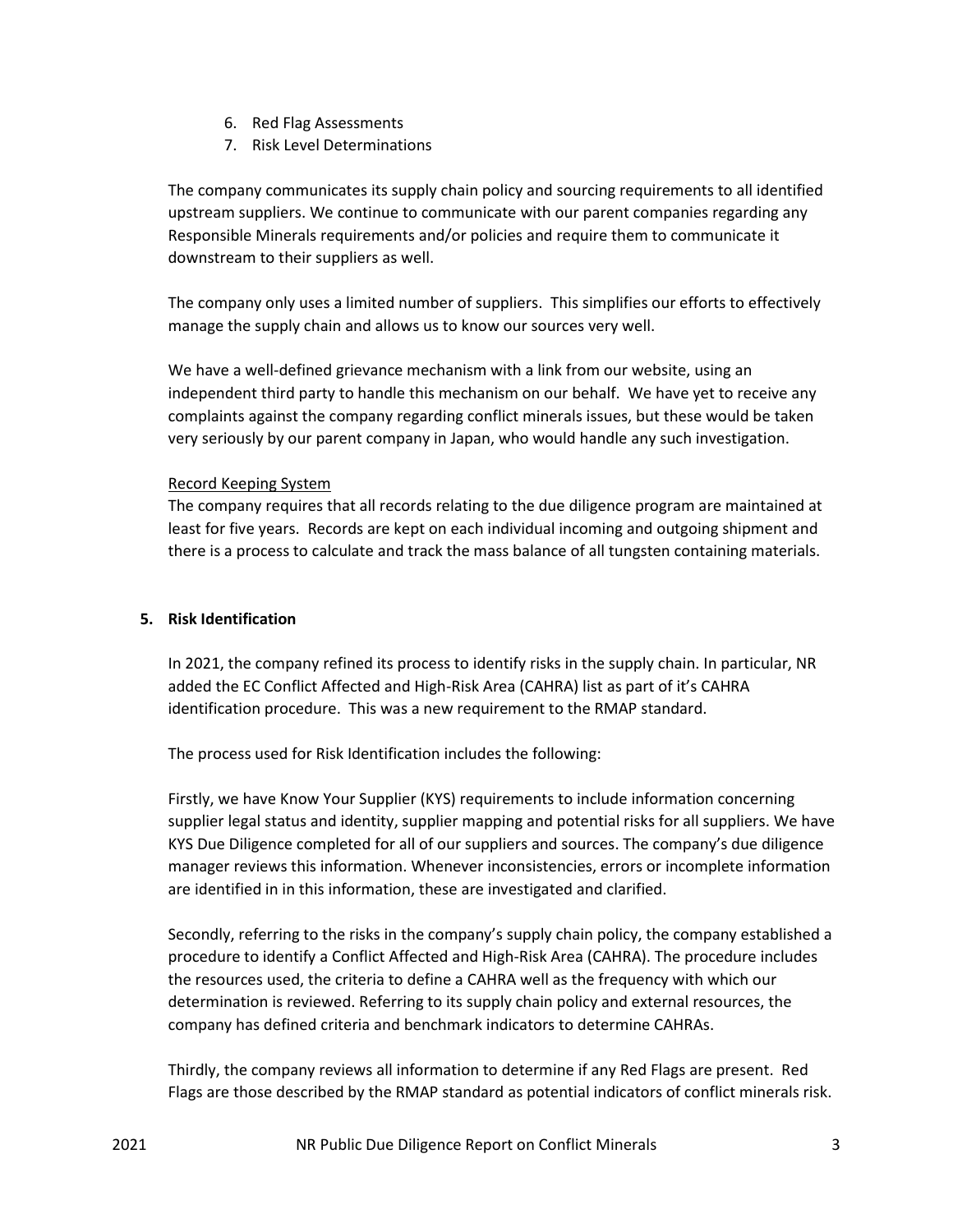If any Red Flags are identified, the company would further engage with its suppliers to clarify and improve the documents as needed.

Based on the risk identification information collected above, NR then determines if a source is Low-Risk or High-Risk. In 2021, only 1 source was identified as in the High-Risk level due to it being in a Covered Country. All other sources were identified as Low-Risk sources.

# **6. Risk Assessment**

For this 1 source determined as High-Risk, the company has conducted enhanced due diligence processes. These include:

- Assessing the context of CAHRAs;
- Identifying the chain of custody;
- Assessing the activities and relationships of upstream suppliers;
- Identifying locations and qualitative conditions of the extraction, trade, handling, and export of minerals; and,
- Conducting on-the-ground assessments. In order to map the factual circumstances, conduct on-the ground assessments and assess risks in the high-risk supply chains, we relied on the following:

This source has supplied tungsten ore to NR for several years now, so the supply chain is already well known to NR Management. As such, we already have extensive due diligence on this source.

We also have a well-defined closed loop supply chain that ensures the integrity of the material. This complete chain of custody for each shipment, from the time it leaves the mine until it arrives at NR, is fully documented.

We review our KYS Due Diligence on this supplier at least yearly and we have visited the mine site several times over the years, the last time being in March 2018. This source has been audited against the OECD Guidance several times in years past by independent third-party auditors, with the last on-site visit by our auditors happening in 2019. Unfortunately, due to the COVID pandemic and the resulting travel restrictions, we were unable to send our auditors to the mine site and perform an OECD audit on that particular supply chain during 2020 and then again 2021. It now appears that the pandemic has forced the closure of this mine and as such, NR will no longer be purchasing from this particular source. The last shipments made from this source to NR were in 2020.

If the mine were to reopen and NR were to resume purchases, we would require our independent auditors to do an OECD audit of the site as previously planned.